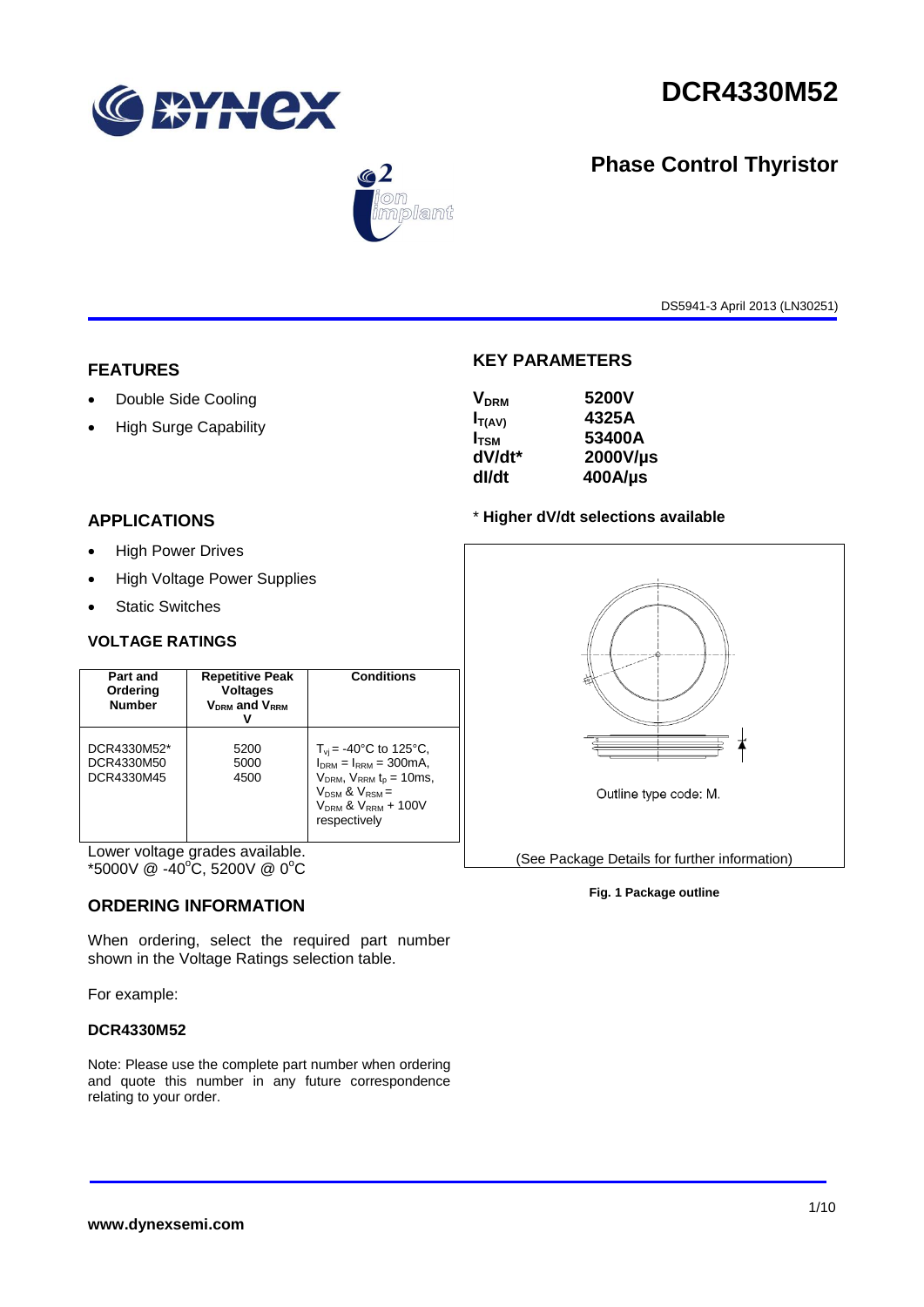



## **CURRENT RATINGS**

**Tcase = 60°C unless stated otherwise**

| Symbol                    | <b>Parameter</b>                     | <b>Test Conditions</b>   | Max. | <b>Units</b> |
|---------------------------|--------------------------------------|--------------------------|------|--------------|
| <b>Double Side Cooled</b> |                                      |                          |      |              |
| $I_T(AV)$                 | Mean on-state current                | Half wave resistive load | 4325 | A            |
| I <sub>T(RMS)</sub>       | <b>RMS</b> value                     | $\overline{\phantom{0}}$ | 6790 | A            |
| $I_{\rm T}$               | Continuous (direct) on-state current | $\overline{\phantom{0}}$ | 6250 | Α            |

#### **SURGE RATINGS**

| Symbol       | <b>Parameter</b>                        | <b>Test Conditions</b>                           | Max.  | <b>Units</b>      |
|--------------|-----------------------------------------|--------------------------------------------------|-------|-------------------|
| <b>I</b> TSM | Surge (non-repetitive) on-state current | 10ms half sine, $T_{\text{case}} = 125^{\circ}C$ | 53.4  | kA                |
| $I^2t$       | $I2t$ for fusing                        | $V_R = 0$                                        | 14.25 | MA <sup>2</sup> s |

## **THERMAL AND MECHANICAL RATINGS**

| Symbol           | <b>Parameter</b>                      | <b>Test Conditions</b>                |             | Min.                     | Max.    | <b>Units</b> |
|------------------|---------------------------------------|---------------------------------------|-------------|--------------------------|---------|--------------|
| $R_{th(j-c)}$    | Thermal resistance – junction to case | Double side cooled                    | DC          |                          | 0.00518 | °C/W         |
|                  |                                       | Single side cooled                    | Anode DC    |                          | 0.01012 | °C/W         |
|                  |                                       |                                       | Cathode DC  | $\overline{\phantom{a}}$ | 0.01080 | °C/W         |
| $R_{th(c-h)}$    | Thermal resistance – case to heatsink | Clamping force 83.0kN                 | Double side | $\blacksquare$           | 0.001   | °C/W         |
|                  |                                       | (with mounting compound)              | Single side |                          | 0.002   | °C/W         |
| $T_{\rm vj}$     | Virtual junction temperature          | <b>Blocking V<sub>DRM</sub>/ VRRM</b> |             |                          | 125     | °C           |
| $T_{\text{stg}}$ | Storage temperature range             |                                       |             | $-55$                    | 125     | °C           |
| $F_m$            | Clamping force                        |                                       |             | 74.0                     | 91.0    | kN           |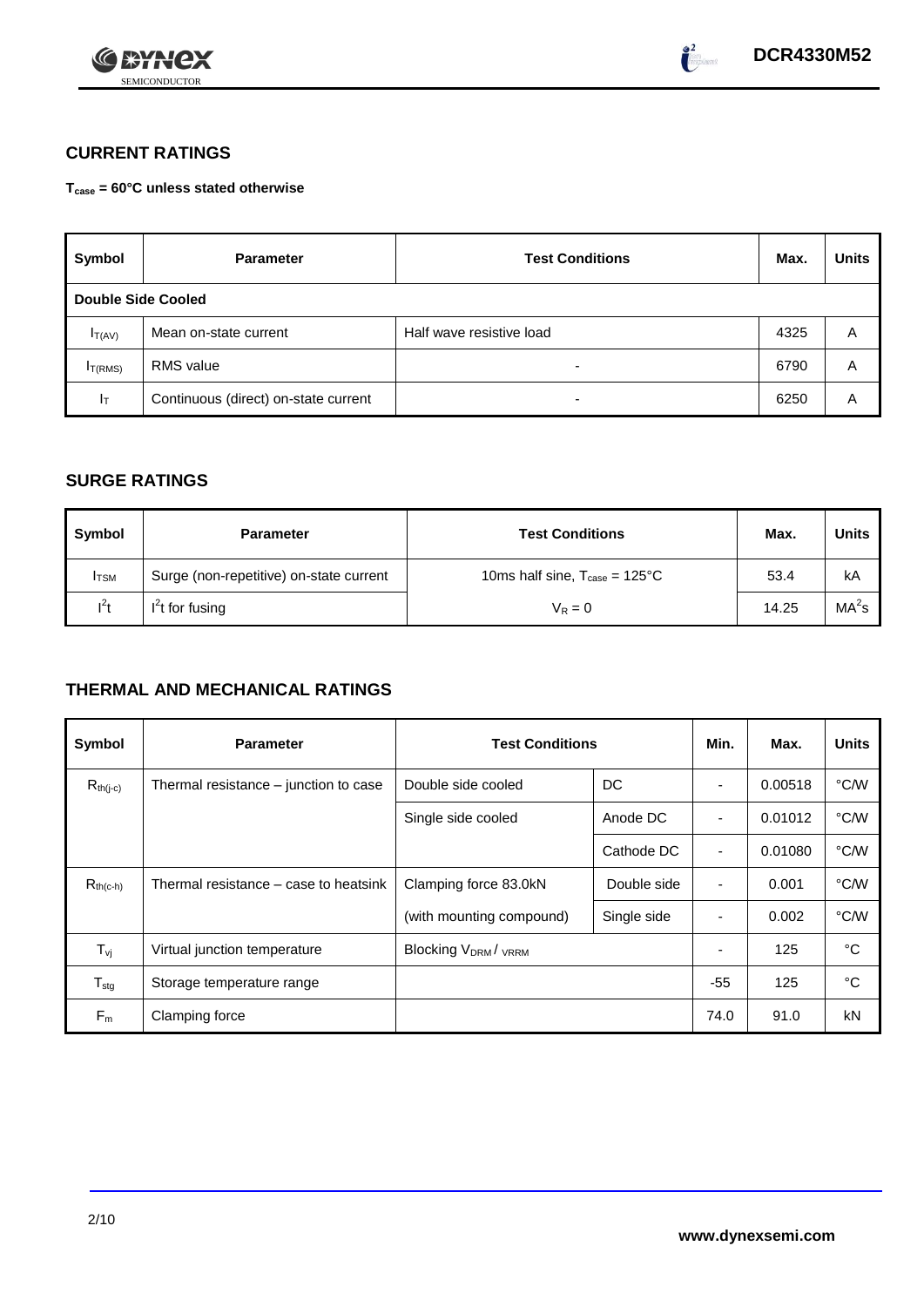



## **DYNAMIC CHARACTERISTICS**

| Symbol            | <b>Parameter</b>                              | <b>Test Conditions</b>                                                                            |                 | Min.                     | Max.   | <b>Units</b> |
|-------------------|-----------------------------------------------|---------------------------------------------------------------------------------------------------|-----------------|--------------------------|--------|--------------|
| <b>IRRM</b> /IDRM | Peak reverse and off-state current            | At $V_{RRM}/V_{DRM}$ , $T_{case} = 125^{\circ}C$                                                  |                 | ÷,                       | 300    | mA           |
| dV/dt             | Max. linear rate of rise of off-state voltage | To 67% $V_{DRM}$ , T <sub>j</sub> = 125°C, gate open                                              |                 | $\overline{\phantom{0}}$ | 2000   | $V/\mu s$    |
| dl/dt             | Rate of rise of on-state current              | From 67% $V_{DRM}$ to 2x $I_{T(AV)}$                                                              | Repetitive 50Hz | $\overline{\phantom{a}}$ | 400    | $A/\mu s$    |
|                   |                                               | Gate source 30V, 10 $\Omega$ ,                                                                    | Non-repetitive  |                          | 1000   | $A/\mu s$    |
|                   |                                               | $t_r$ < 0.5µs, T <sub>i</sub> = 125°C                                                             |                 |                          |        |              |
| $V_{T(TO)}$       | Threshold voltage - Low level                 | 1000 to 2600A at $T_{\text{case}} = 125^{\circ} \text{C}$                                         |                 | $\blacksquare$           | 0.85   | $\vee$       |
|                   | Threshold voltage - High level                | 2600 to 9000A at $T_{\text{case}} = 125^{\circ}C$                                                 |                 | ä,                       | 0.99   | $\vee$       |
| $r_{\text{T}}$    | On-state slope resistance - Low level         | 1000 to 2600A at $T_{\text{case}} = 125^{\circ}C$                                                 |                 | ä,                       | 0.2115 | $m\Omega$    |
|                   | On-state slope resistance - High level        | 2600 to 9000A at $T_{\text{case}} = 125^{\circ}C$                                                 |                 | $\overline{\phantom{0}}$ | 0.1578 | $m\Omega$    |
| $t_{gd}$          | Delay time                                    | $V_D = 67\%$ V <sub>DRM</sub> , gate source 30V, 10 $\Omega$                                      |                 |                          | 3      | μs           |
|                   |                                               | $t_r = 0.5 \mu s$ , $T_i = 25^{\circ}C$                                                           |                 |                          |        |              |
| $t_{q}$           | Turn-off time                                 | $T_i = 125^{\circ}C$ ,<br>$V_R = 200V$ , dl/dt = 1A/µs,                                           |                 |                          | 750    | μs           |
|                   |                                               | $dV_{DR}/dt = 20V/\mu s$ linear                                                                   |                 |                          |        |              |
| $Q_{S}$           | Stored charge                                 | $I_T = 3000A$ , $T_i = 125^{\circ}C$ , dl/dt - 1A/µs,<br>$V_{\text{Rpeak}}$ ~3100V, $V_R$ ~ 2100V |                 | 4030                     | 5420   | μC           |
| $I_{RR}$          | Reverse recovery current                      |                                                                                                   |                 | 49                       | 59     | A            |
| $I_L$             | Latching current                              | $T_i = 25^{\circ}C$ , $V_D = 5V$                                                                  |                 | ä,                       | 3      | A            |
| Īн                | Holding current                               | $T_i = 25^{\circ}C$ , $R_{G-K} = \infty$ , $I_{TM} = 500A$ , $I_T = 5A$                           |                 |                          | 300    | mA           |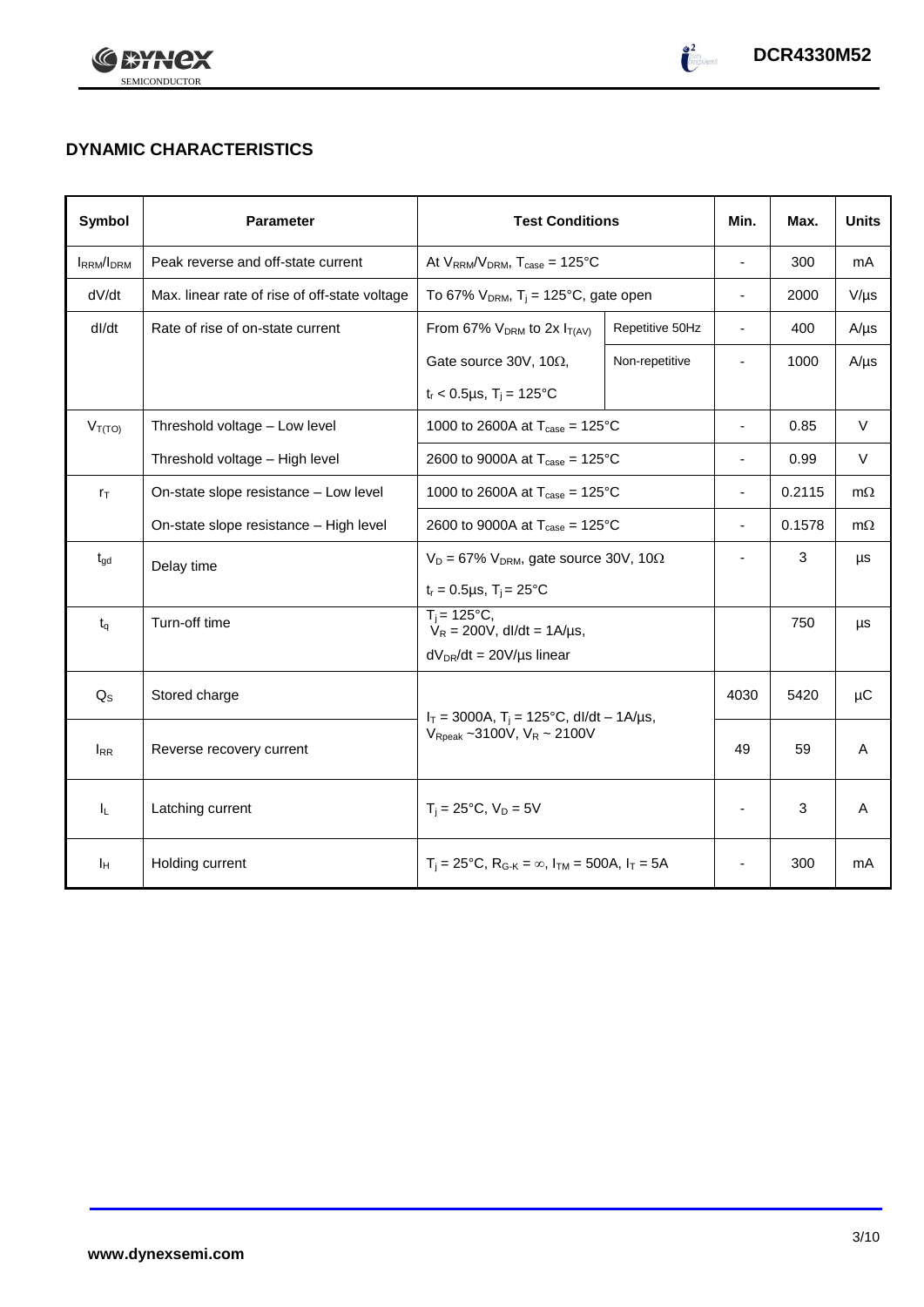



## **GATE TRIGGER CHARACTERISTICS AND RATINGS**

| Symbol       | <b>Parameter</b>         | <b>Test Conditions</b>                    | Max. | <b>Units</b> |
|--------------|--------------------------|-------------------------------------------|------|--------------|
| $V$ GT       | Gate trigger voltage     | $V_{DRM} = 5V$ , $T_{case} = 25^{\circ}C$ | 1.5  | v            |
| $\rm V_{GD}$ | Gate non-trigger voltage | At 50% $V_{DRM}$ , $T_{case}$ = 125°C     | 0.4  | V            |
| Iст          | Gate trigger current     | $V_{DRM} = 5V$ , $T_{case} = 25^{\circ}C$ | 400  | mA           |
| lgp          | Gate non-trigger current | At 50% $V_{DRM}$ , $T_{case}$ = 125°C     | 10   | mA           |

#### **CURVES**



**Fig.2 Maximum & minimum on-state characteristics**

#### **V<sub>TM</sub> EQUATION**

 $V_{TM} = A + BIn (I_T) + C.I_T + D.\sqrt{I_T}$ 

B = 0.115333 D = 0.002394 these values are valid for T<sup>j</sup> = 125°C for I<sup>T</sup> 250A to 9000A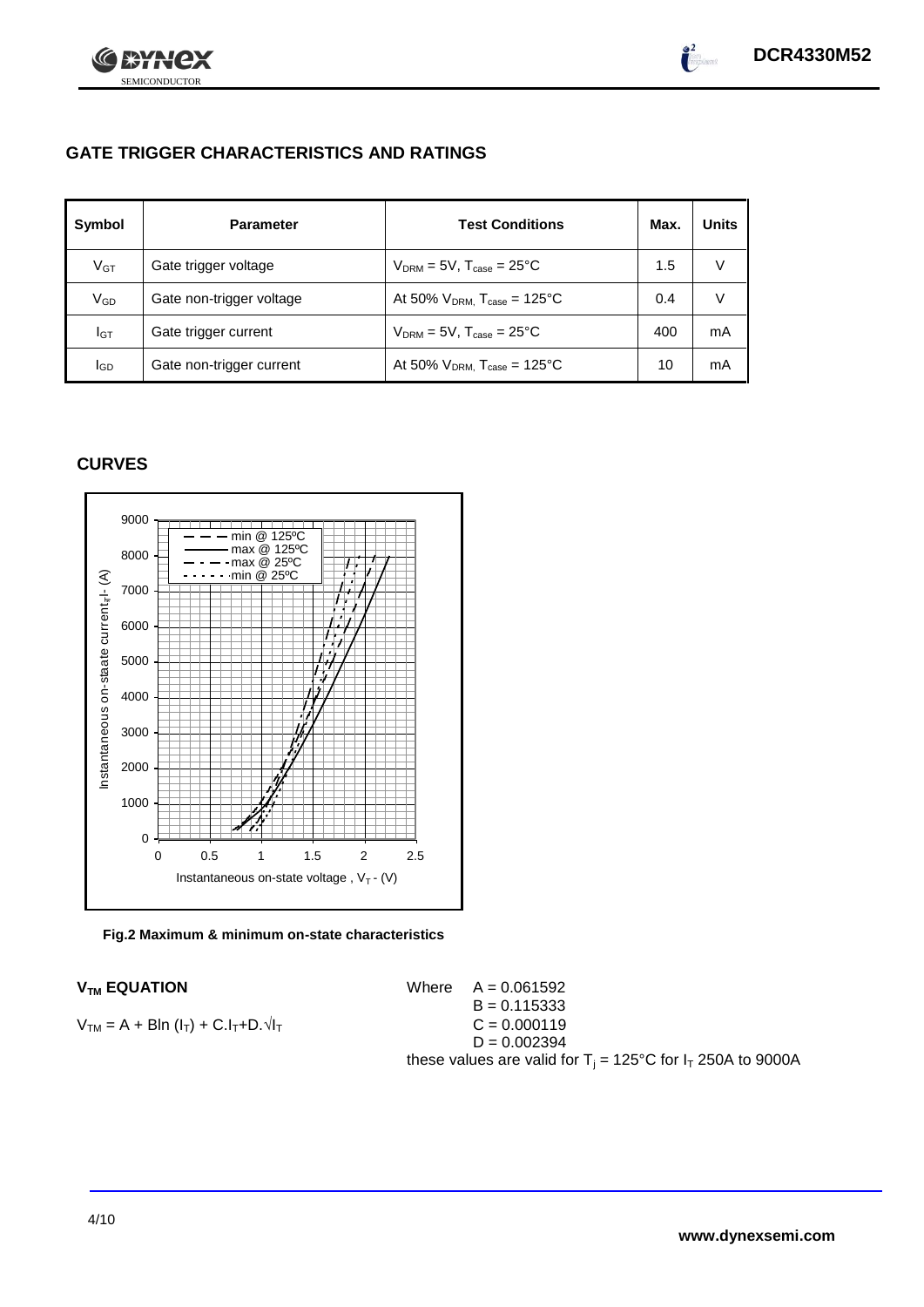

**double side cooled – sine wave**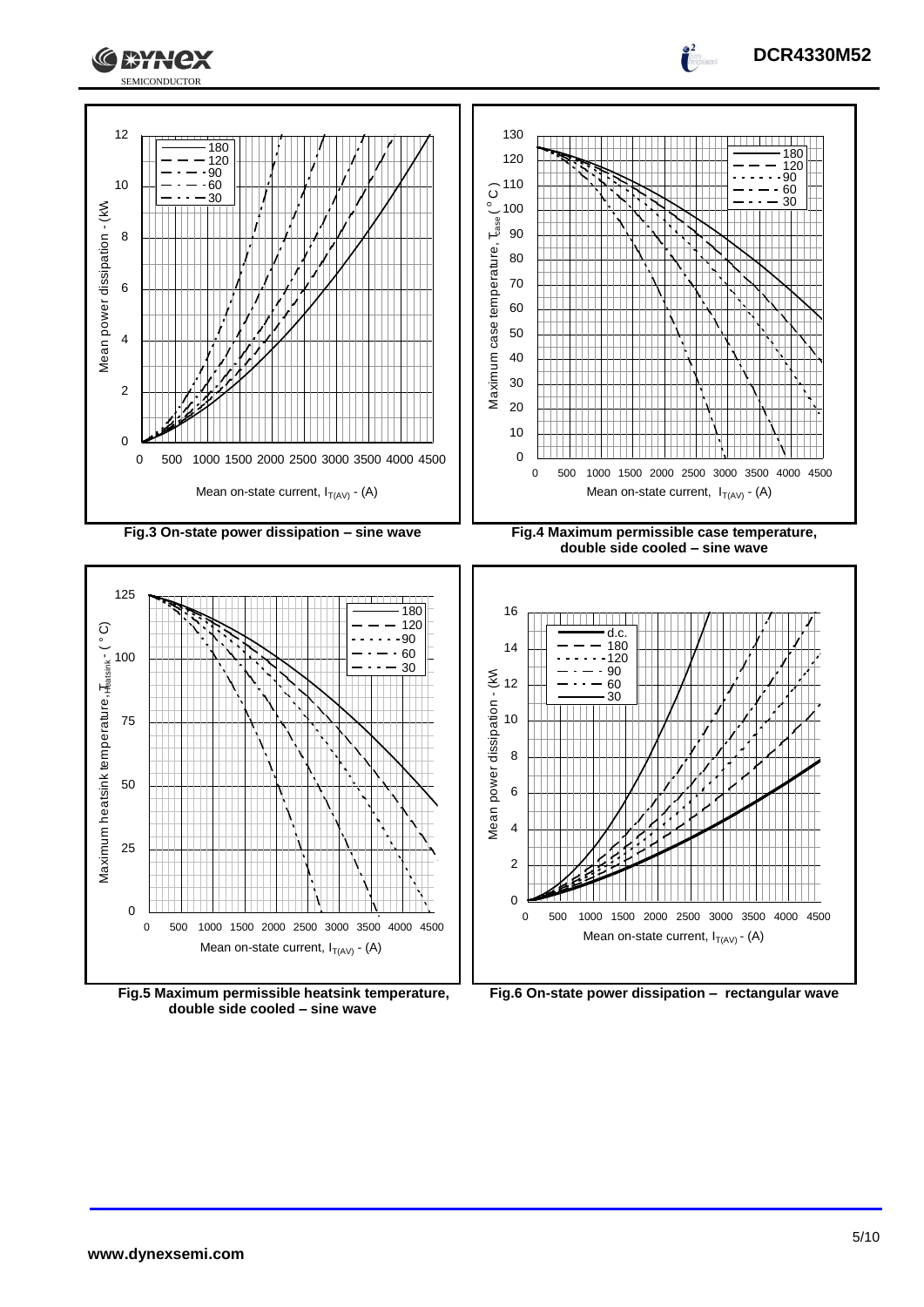

**Fig.9 Maximum (limit) transient thermal impedance – junction to case (°C/kW)**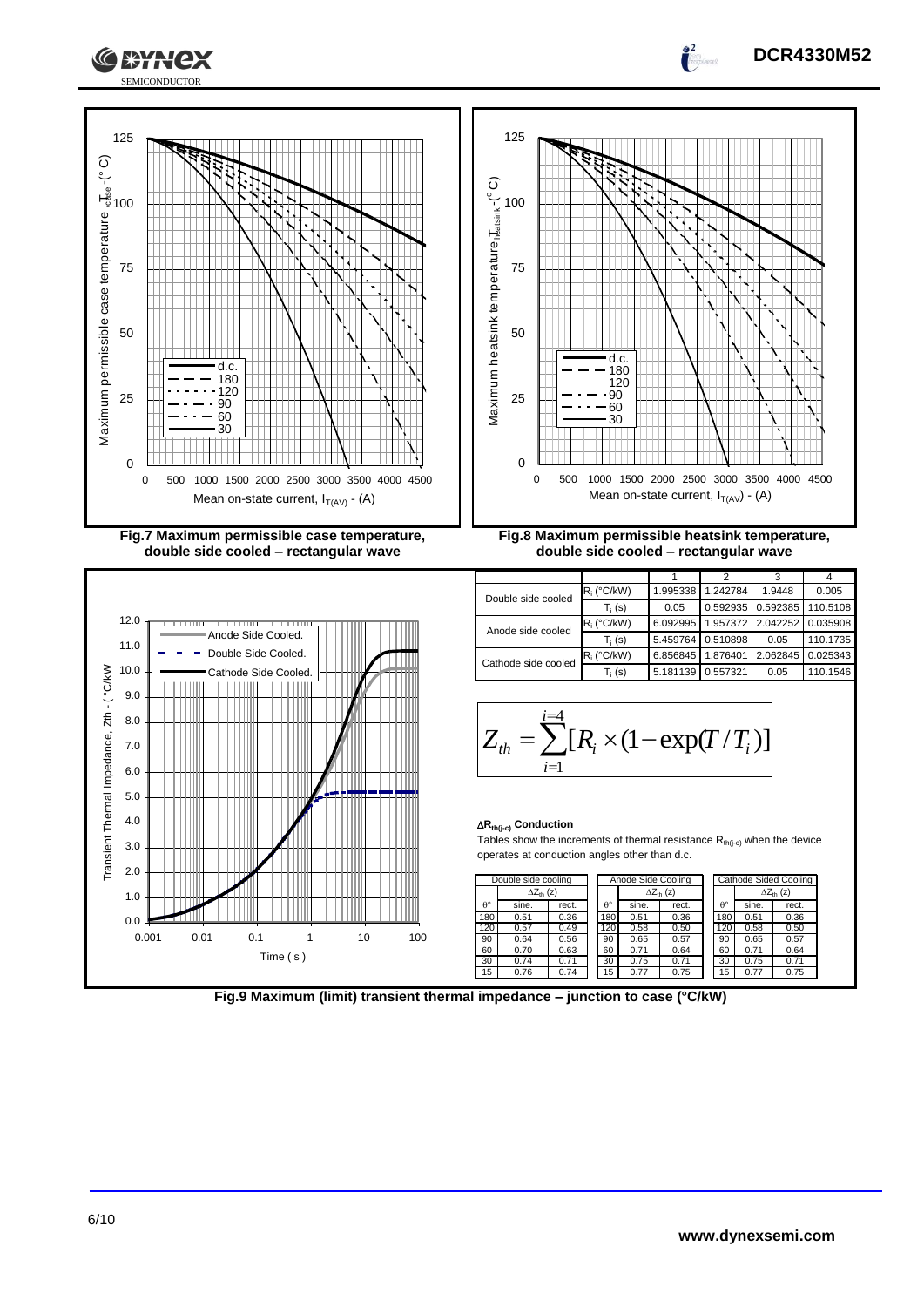

Surge current,  $t_{\text{SM}}$ - (KA)

Surge current,  $t_{\text{SM}}$  (kA)







 $\int_0^2$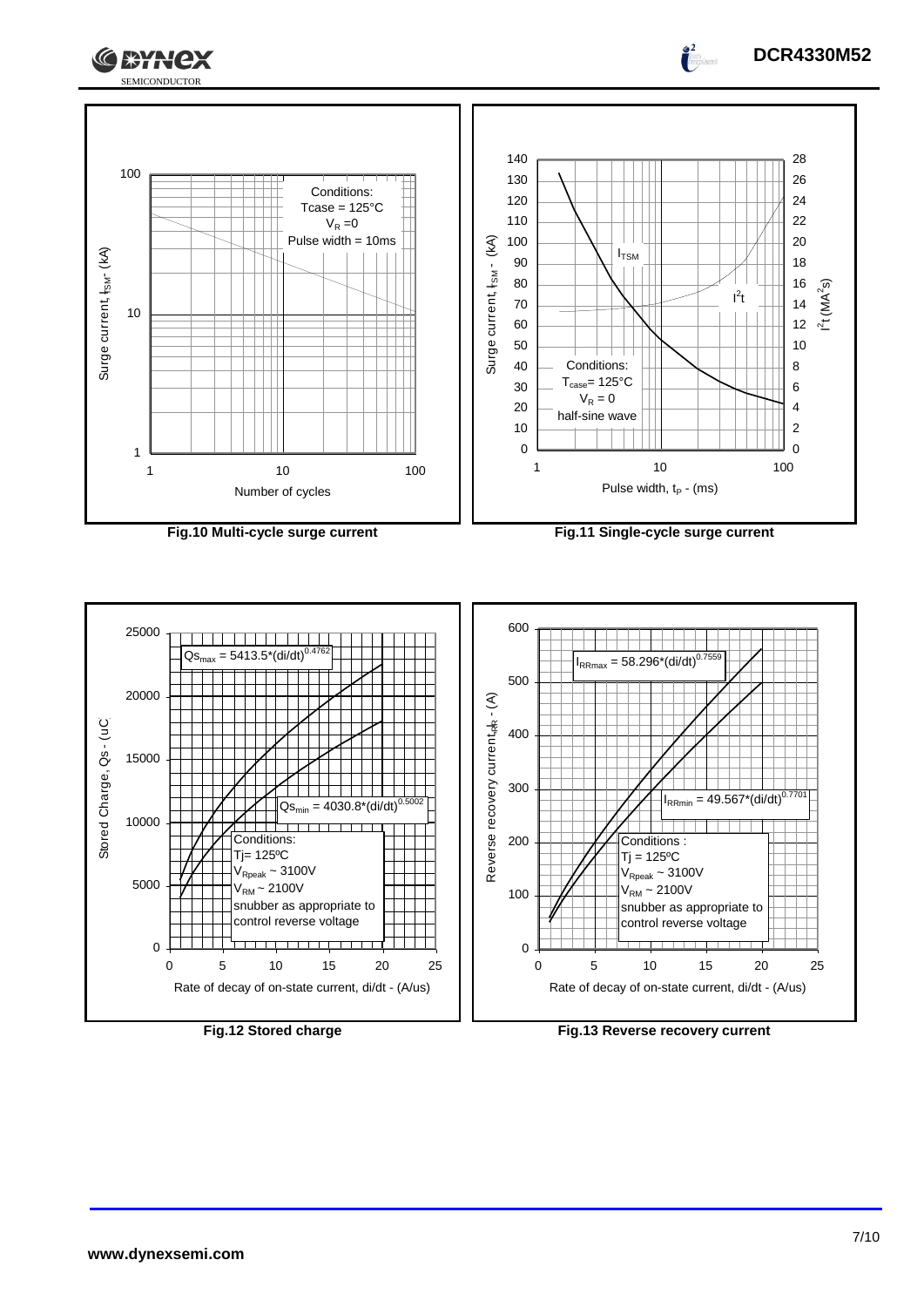

**Fig14 Gate Characteristics**



**Fig. 15 Gate characteristics**

**DCR4330M52**

 $\int_{0}^{2}$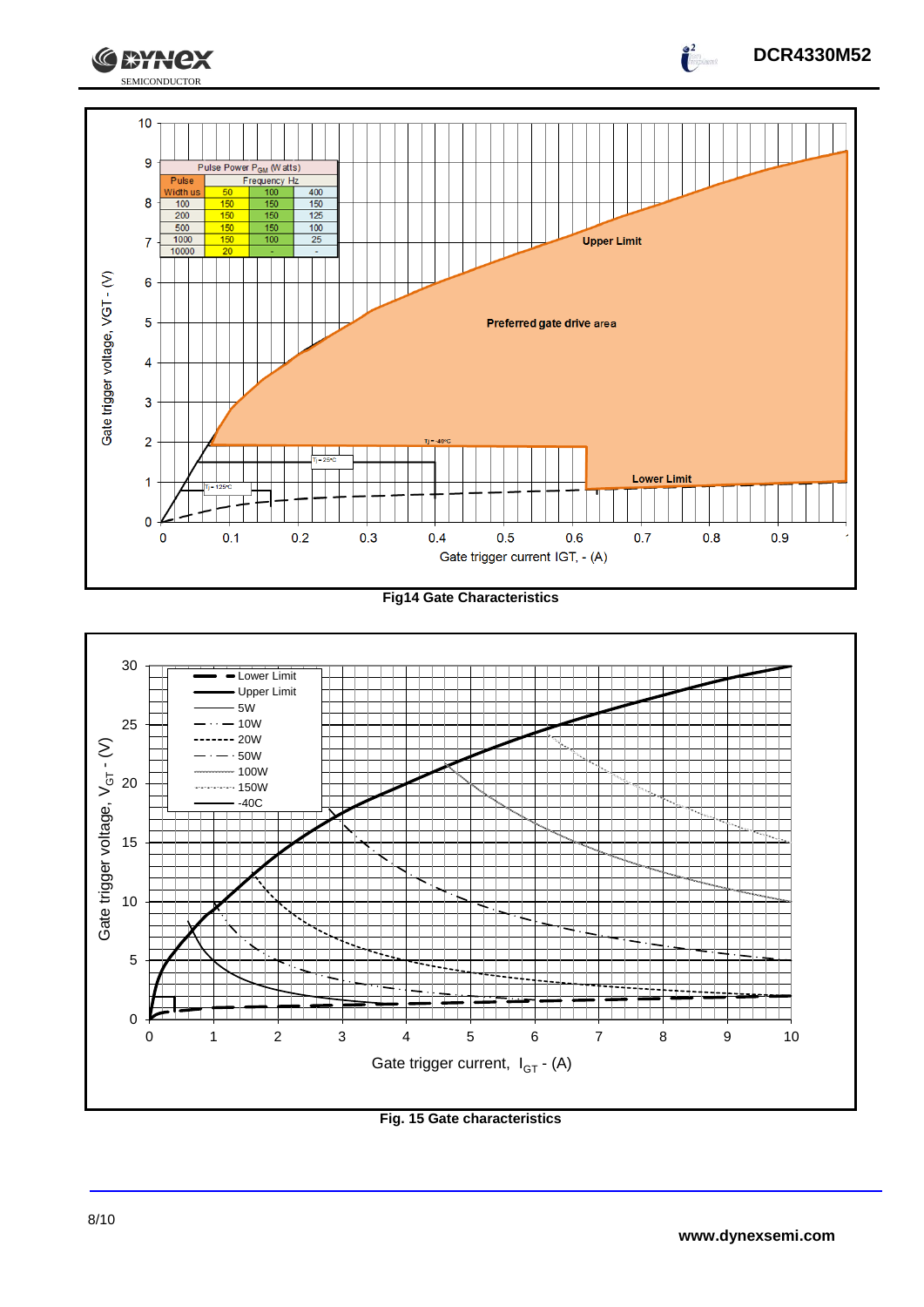



 $\int_{0}^{2}$ 

## **PACKAGE DETAILS**

For further package information, please contact Customer Services. All dimensions in mm, unless stated otherwise. DO NOT SCALE.

| 2 holes Ø3.6 x 2.0 deep (In both electrodes) |                   | Maximum             | Minimum |
|----------------------------------------------|-------------------|---------------------|---------|
|                                              |                   | Thickness Thickness |         |
|                                              | Device            | (mm)                | (mm)    |
|                                              | 22CT93M           | 25.815              | 25.305  |
|                                              | 28CT93M           | 25.89               | 25.38   |
|                                              | 42CT93M           | 26.12               | 25.61   |
|                                              | <b>DCR4330M52</b> | 26.26               | 25.75   |
|                                              | DCR3480M65        | 26.5                | 25.99   |
|                                              | DCR2760M85        | 26.84               | 26.33   |
|                                              |                   |                     |         |
|                                              |                   |                     |         |
|                                              |                   |                     |         |
|                                              |                   |                     |         |
| Cathode tab                                  |                   |                     |         |
|                                              |                   |                     |         |
|                                              |                   |                     |         |
|                                              |                   |                     |         |
|                                              |                   |                     |         |
| Cathode                                      |                   |                     |         |
| Ø148 nom<br>Ø100 nom                         |                   |                     |         |
|                                              |                   |                     |         |
| Ø1.5<br>26.0 nom.                            |                   |                     |         |
| Gate                                         |                   |                     |         |
|                                              |                   |                     |         |
| Ø100 nom<br>Anode<br>0138.5                  |                   |                     |         |
|                                              |                   |                     |         |
|                                              |                   |                     |         |
|                                              |                   |                     |         |
|                                              |                   |                     |         |
|                                              |                   |                     |         |
| Nominal weight: 1950g                        |                   |                     |         |
| Lead length: 420mm                           |                   |                     |         |
| Lead terminal connector: M4 ring             |                   |                     |         |
|                                              |                   |                     |         |
| Package outline type code: M                 |                   |                     |         |
|                                              |                   |                     |         |

**Fig.16 Package outline**